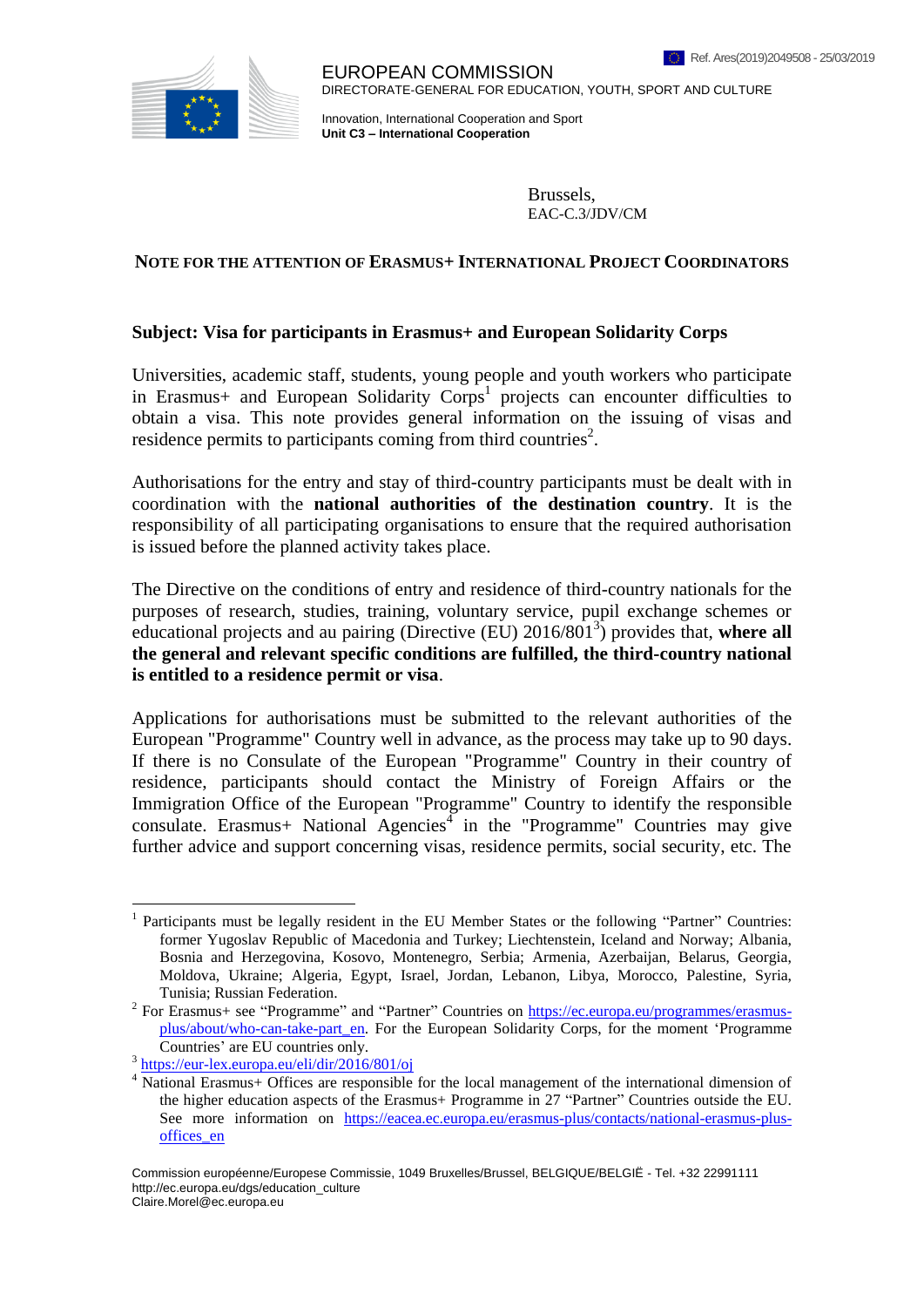[EU Immigration Portal](http://ec.europa.eu/immigration/)<sup>5</sup> provides general information on visas and residence permits, both for short stays and long stays.

Generally speaking, participants in Erasmus+ and European Solidarity Corps projects staying in the destination country for more than three months need a long-stay visa and/or a residence permit before travelling. A short-stay visa is not the appropriate authorisation when the stay exceeds three months.

The documents necessary for applying for the relevant authorisation to enter and stay depend on the purpose of the stay and on the rules of the destination country (regarding long stays).

## **Short stays – no more than three months**

| <b>Erasmus+ Programme</b><br><b>Country of Destination</b>                                                                                                                                                                                                                                                           | <b>Rules</b>                                                                                                                                                                                                                                                                                                                                                                                                                                                                                                                                                                                                             |
|----------------------------------------------------------------------------------------------------------------------------------------------------------------------------------------------------------------------------------------------------------------------------------------------------------------------|--------------------------------------------------------------------------------------------------------------------------------------------------------------------------------------------------------------------------------------------------------------------------------------------------------------------------------------------------------------------------------------------------------------------------------------------------------------------------------------------------------------------------------------------------------------------------------------------------------------------------|
| <b>Members of the Schengen</b><br>Area $^6$ :<br>Austria, Belgium,<br>Czechia, Denmark,<br>Estonia, Finland, France,<br>Germany, Greece,<br>Hungary, Iceland, Italy,<br>Latvia, Liechtenstein,<br>Lithuania, Luxembourg,<br>Malta, Netherlands,<br>Norway, Poland, Portugal,<br>Slovakia, Slovenia, Spain,<br>Sweden | Non-EU nationals might need a short-stay visa<br>('Schengen visa') depending on their nationality. Check if<br>a visa is needed <sup>7</sup> . In principle, Schengen visa holders can<br>travel freely within the 26 Schengen area countries.<br>The holder of a single-entry visa can enter the Schengen                                                                                                                                                                                                                                                                                                               |
|                                                                                                                                                                                                                                                                                                                      | area only once. The holder of a multiple-entry visa can<br>enter and leave the Schengen area a number of times<br>during the validity period of the visa, while respecting the<br>maximum period of allowed stay.                                                                                                                                                                                                                                                                                                                                                                                                        |
|                                                                                                                                                                                                                                                                                                                      | General requirements for applying for a short-stay visa<br>(this is an indicative list; harmonised lists exist in a<br>number of locations <sup>8</sup> ):<br>- A completed and signed application form<br>- A valid travel document and a photograph in the right<br>format<br>- Documents related to the purpose of the trip (e.g. the<br>Erasmus+ or European Solidarity Corps documentation)<br>- Evidence of financial means (to cover travel and stay)<br>- Documents related to accommodation<br>- Travel medical insurance covering a minimum of<br>$€30,000$ and valid for the entire Schengen area and for the |
|                                                                                                                                                                                                                                                                                                                      | duration of the stay.                                                                                                                                                                                                                                                                                                                                                                                                                                                                                                                                                                                                    |

<sup>-&</sup>lt;br><sup>5</sup> <https://ec.europa.eu/immigration/>

<sup>&</sup>lt;sup>6</sup> Switzerland is the only Schengen Area country that is not a "Programme" Country.

<sup>&</sup>lt;sup>7</sup> [https://ec.europa.eu/immigration/general-information/do-i-need-visa\\_en](https://ec.europa.eu/immigration/general-information/do-i-need-visa_en)<br><sup>8</sup> [https://ec.europa.eu/home-affairs/what-we-do/policies/borders-and-visas/border-crossing\\_en](https://ec.europa.eu/home-affairs/what-we-do/policies/borders-and-visas/border-crossing_en)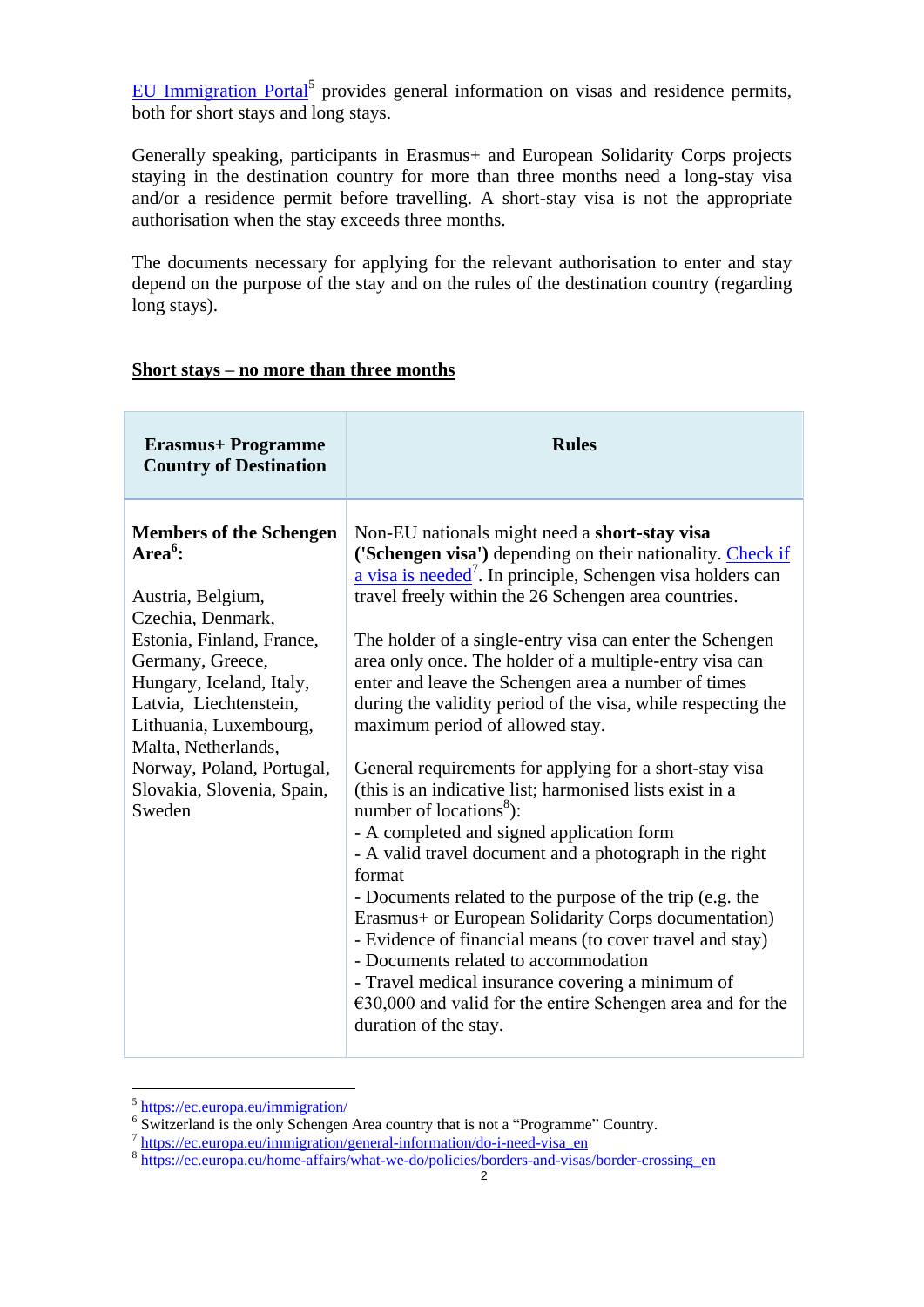|                                                                                                                                                                       | The <b>administrative fee</b> (currently $\epsilon$ 60 in most cases) is<br>waived for students, postgraduate students and<br>accompanying teachers who undertake stays for the<br>purpose of study or educational training, as well as for<br>researchers travelling for the purpose of carrying out<br>scientific research. |
|-----------------------------------------------------------------------------------------------------------------------------------------------------------------------|-------------------------------------------------------------------------------------------------------------------------------------------------------------------------------------------------------------------------------------------------------------------------------------------------------------------------------|
|                                                                                                                                                                       | Check the website of the competent Programme Country<br>for detailed information. The EU Immigration Portal <sup>9</sup><br>contains links to the national authorities of the Programme<br>Countries that are members of the EU.                                                                                              |
| Not members of the<br><b>Schengen Area:</b><br>Bulgaria, Croatia, Cyprus,<br>Ireland, Romania, United<br>Kingdom, Turkey, former<br>Yugoslav Republic of<br>Macedonia | Non-EU nationals will need a <b>national short-stay visa</b> or<br>not, depending on the rules of the country of destination.                                                                                                                                                                                                 |

## **Long stays – more than three months**

**The same rules apply to all Erasmus+ "Programme" Countries of destination**

- Non-EU national participants need **a long-stay visa or a residence permit** issued by the destination country.
- Sometimes the destination country issues a residence permit replacing the longstay visa once the non-EU national arrives in its territory. The rules differ depending on the length of the stay and on the country of destination. The [EU](https://ec.europa.eu/immigration/)  [Immigration Portal](https://ec.europa.eu/immigration/)<sup>10</sup> contains links to the national authorities of the "Programme" Countries that are members of the EU.
- If participants hold a residence permit or a long-stay visa issued by a Schengen area country, they can move within the Schengen area up to 90 days in any 180 day period.
- Non-EU nationals travelling to a Schengen area country via another Schengen area country must make sure that they have a long-stay visa or residence permit issued by the destination country.

<sup>9&</sup>lt;br><sup>9</sup> <https://ec.europa.eu/immigration/>

<sup>&</sup>lt;sup>10</sup> <https://ec.europa.eu/immigration/>